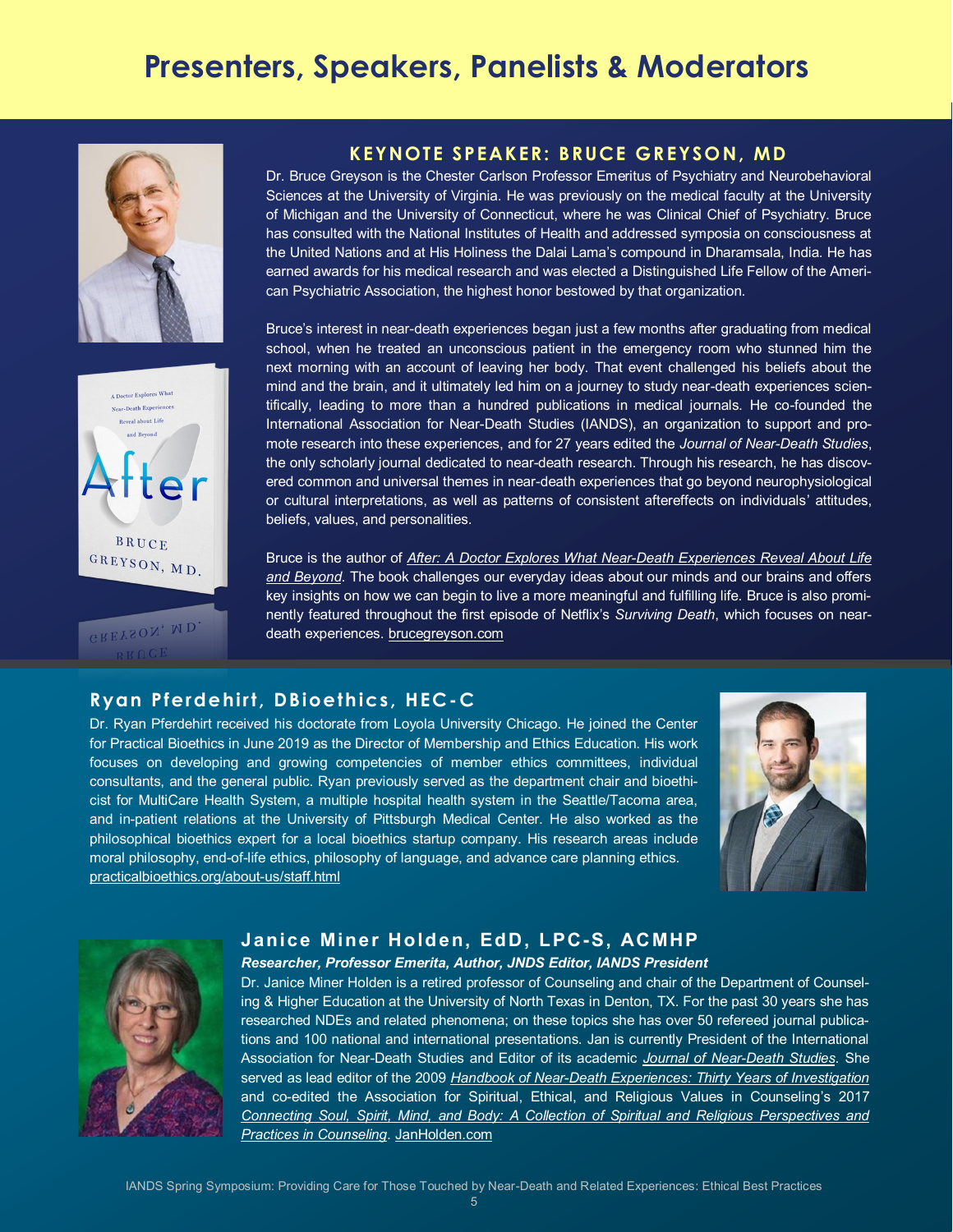# **Mary Jo Bu lbrook, EdD, RN, CEMP/S/I, HTCP**



Energy Therapy Practitioner, University President

Dr. MJ Bulbrook's life platform is multi-dimensional from an in utero NDE, to hearing voices as a teenager, receiving voice messages from the other side, blending a family psychotherapy practice with energy therapies, and now serving as President of Akamai University, an online internationally accredited university dedicated for over 19 years to transforming health and healing of individuals, students, and organizations. How does this range of integrated life paths make sense to follow? A staunch advocate of ethical boundaries, MJ had to embrace new territory to walk this innovative life journey. [globalhealingalliance.com/mary](https://www.globalhealingalliance.com/mary-jo-bulbrook-support--help.html)-jo-bulbrook-support--help.html

# **Dian e Corcoran, PhD, RN, US Army Col (Ret)**

*Veteran, Writer, Lecturer, Educator, Counselor*



Dr. Diane Corcoran is an International expert in the care and support of people who have had neardeath experiences (NDEs) and is especially interested in service members and veterans who have had NDEs. She has published and presented on a variety of topics related to NDEs, management, and grief. For over 40 years, she has lectured nationally and internationally on the importance of health care professionals understanding NDEs. In addition, she has lectured on the implications of NDEs for the military and nursing professionals and has provided training in areas such as supporting terminal patients, grief and bereavement, SIDS deaths, and other issues related to death and dying. Diane initiated a research fund to explore NDEs in the military and how to better serve these individuals and has published numerous articles on specific to combat NDEs. She continues to counsel people who have NDEs and assists with developing and providing resources and professional workshops on these topics. [CorcoranConsulting](https://www.corcoranconsulting-nde.com)-nde.com

## **Ch ase Skylar DeMayo**

*US Air Force Veteran, Near-Death Experiencer*

Chase Skylar DeMayo is a U.S. Air Force Veteran who died in 2008 but was sent back to earth to spread light, love, joy, and laughter throughout the world. Initially, Chase kept his near-death experience (NDE) private for 12 years, fearing judgment and retribution. In October 2020, however, Chase attended a Veteran's Mental Health Retreat that reopened his NDE and created a newfound passion for helping fellow Veterans and their supporters. [ChasedeMayo.com](https://chasedemayo.com)

## **Elain e Drysdale, MD, FRCP (Psych iatry)**

*Psychiatrist and University Professor*

Dr. Elaine Drysdale is a Clinical Professor and clinician in the Faculty of Medicine at U of British Columbia, Vancouver, BC, Canada. Her major focus has been to help people with life-threatening illnesses cope with their medical, psychological, social, and spiritual challenges, and she has taught for thousands of hours the staff and patients on medical and psychiatric wards and emergency departments, and in palliative care and hospice settings. She has been the Psychiatric Consultant to the Leukemia/Bone Marrow Transplant Programme of BC for over 25 years, was on staff at the BC Cancer Hospital for 25 years, and has been a consultant in Palliative Care. As part of a research study published in the *New England Journal of Medicine*, she co-led a weekly group for six years for women with terminal cancer—and felt honored to give eulogies at many of the funerals. She has taught about NDEs for over 25 years to seriously ill patients afraid of dying, to bereaved family members, to depressed patients feeling a lack of purpose in their lives, and to health care professionals in North America and Europe. In 2019 she was an invited presenter in Israel at the 4th Global Meeting in Spirituality and Mental Health sponsored by the World Psychiatric Association, spreading the word about NDEs to health professionals from around the world.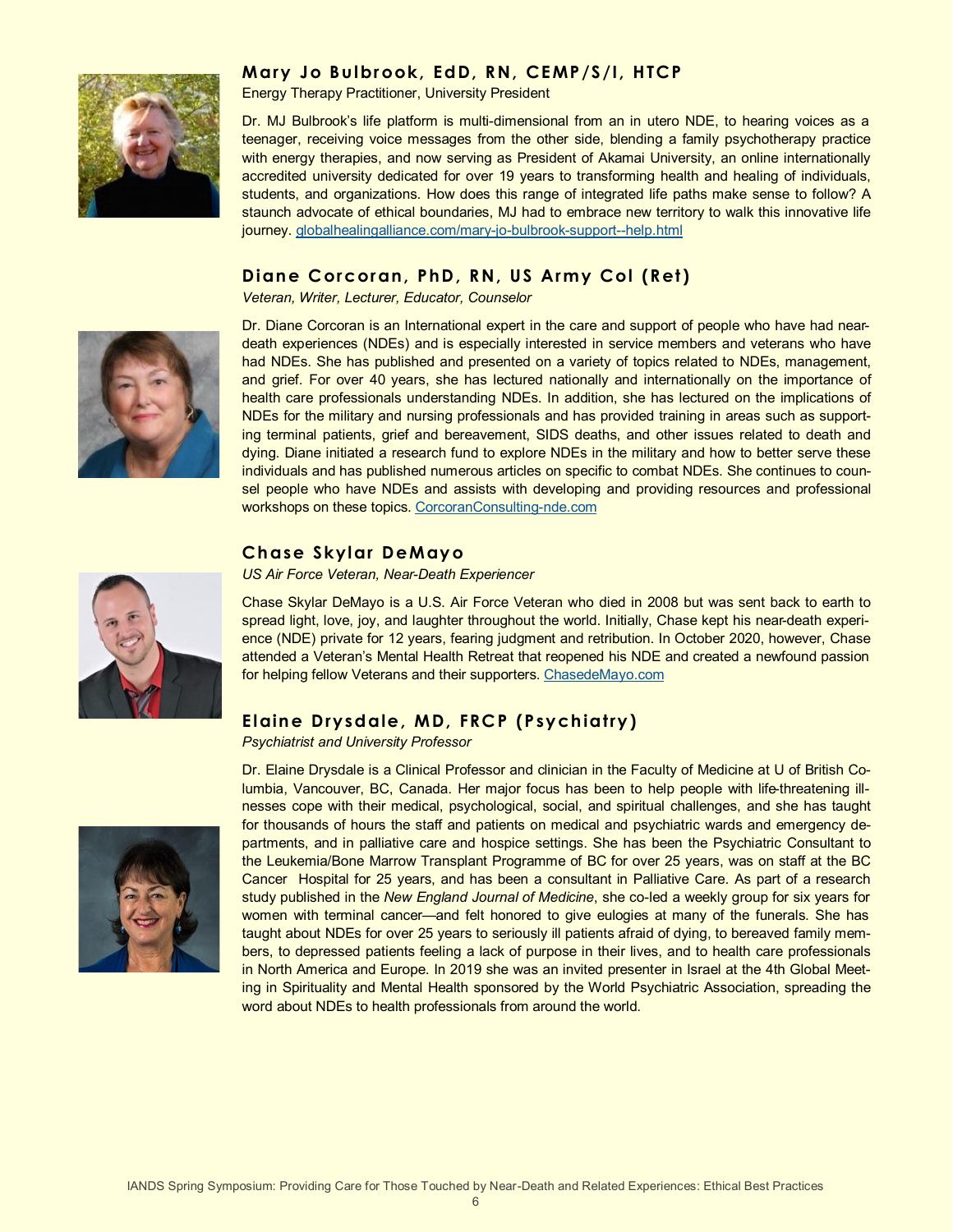

## **Norma Edwards, DDiv**

*Reverend, Near-Death Experiencer, Therapist, CEO, NLP Life Coach*

Dr. Norma Edwards is a near-death experiencer, spiritual therapist, and Certified NLP Life Coach. She is also the CEO and Founder of Reprogram Your Life LLC (RYL), a minority-owned business with the mission to raise humanity's consciousness levels and seed 21st century energy here in America. Born in Guyana, South America, Norma has traveled the world and studied under the tutelage of eight spiritual masters, spanning seven countries. She received the prestigious Linowes award from the Community Foundation in Washington, DC, for her work in prison re-entry and community development. [reprogramyourlife.org/biography](https://reprogramyourlife.org/biography-1)-1

#### Karen E. Herrick, PhD, LCSW, LMSW, CADC, ACMHP

*Ordained Minister, Therapist, Author*

Rev. Dr. Karen Herrick has shared her clinical expertise for 30 years in her private practice by lecturing throughout the US on dysfunctional and addictive homes, dissociation, and grief and loss from a Jungian perspective. From this perspective, she has discovered that visits to mediums greatly help people in chronic grief to continue happily in their lives. Her ministry is to be actively involved in Spiritual Psychology, specifically in naming spiritual experiences. Her books are available through Amazon.com, Kindle, and soon Audible. She is available for private therapy in her office, on Skype, and FaceTime. She is interested in hearing about your spiritual experience(s). [SpiritualExperiences.info](http://www.spiritualexperiences.info)

# **Debbie James, MSN, RN, CCRN-K**

*Nurse, Manager, Educator, Author, Lecturer, IANDS Board Member*



Debbie James has worked in the Adult Critical Care arena for over 43 years. Positions she has held include clinical nurse, nurse manager, nurse educator, and Clinical Nurse Specialist. She is an Assistant Clinical Professor at the University of Texas School of Nursing in San Antonio. Debbie lectures throughout the country on multiple topics including critical care nursing, death and dying, bioethics, and palliative and end-of-life care. In 2009, Debbie co-edited and -authored the first compilation of research on near-death experiences, *The Handbook of Near-[Death Experiences: Thirty Years of](https://www.amazon.com/Handbook-Near-Death-Experiences-Thirty-Investigation/dp/0313358648)  [Investigation](https://www.amazon.com/Handbook-Near-Death-Experiences-Thirty-Investigation/dp/0313358648)*. She has also received many awards and appointments in various organizations over her illustrious career.

#### **Scott Janssen, MA, MSW, LCSW**

*Hospice Social Worker, Author*



Scott Janssen works at the University of North Carolina Hospice and has been a hospice clinical social worker for almost 30 years. In addition to his interest in NDEs, he is trained in working with patients struggling with post-traumatic stress disorder and is a member of the National Hospice and Palliative Care Organization's Trauma Informed Work Group. Scott's articles on end-of-life transpersonal experiences have appeared in numerous publications, including *Social Work Today*, *American Journal of Nursing*, *Journal of Near-Death Studies*, and the *Washington Post*. His novel *[Light Keep](https://www.amazon.com/Light-Keepers-Scott-Janssen/dp/1507897138/ref=sr_1_1?dchild=1&keywords=scott+janssen&qid=1615758998&s=books&sr=1-1)[ers](https://www.amazon.com/Light-Keepers-Scott-Janssen/dp/1507897138/ref=sr_1_1?dchild=1&keywords=scott+janssen&qid=1615758998&s=books&sr=1-1)* is a metaphysical adventure about connecting with the transpersonal realm and learning to choose love over fear.



#### Lesley Lupo, BA, BFA

*Near-Death Experiencer, Therapist, Author, Reiki Master*

Lesley Lupo is a highly sought-after Intuitive therapist at the famed Canyon Ranch Resort in Arizona where she served for three years as the Spiritual Programs Coordinator. Lesley is also a certified neuro-linguistic programming (NLP) therapist and a Reiki Master. She now serves on the Steering committee of the Tucson IANDS and is the vice-chairman of the Spirituality Leadership Council for the nonprofit Eternea. Lesley also guest lectures for the Psychology of Religion and Spirituality class at the University of Arizona. She teaches a bi-weekly workshop at Canyon Ranch called "Science of Near-Death Experiences." [LesleyJoanLupo.com](https://www.LesleyJoanLupo.com)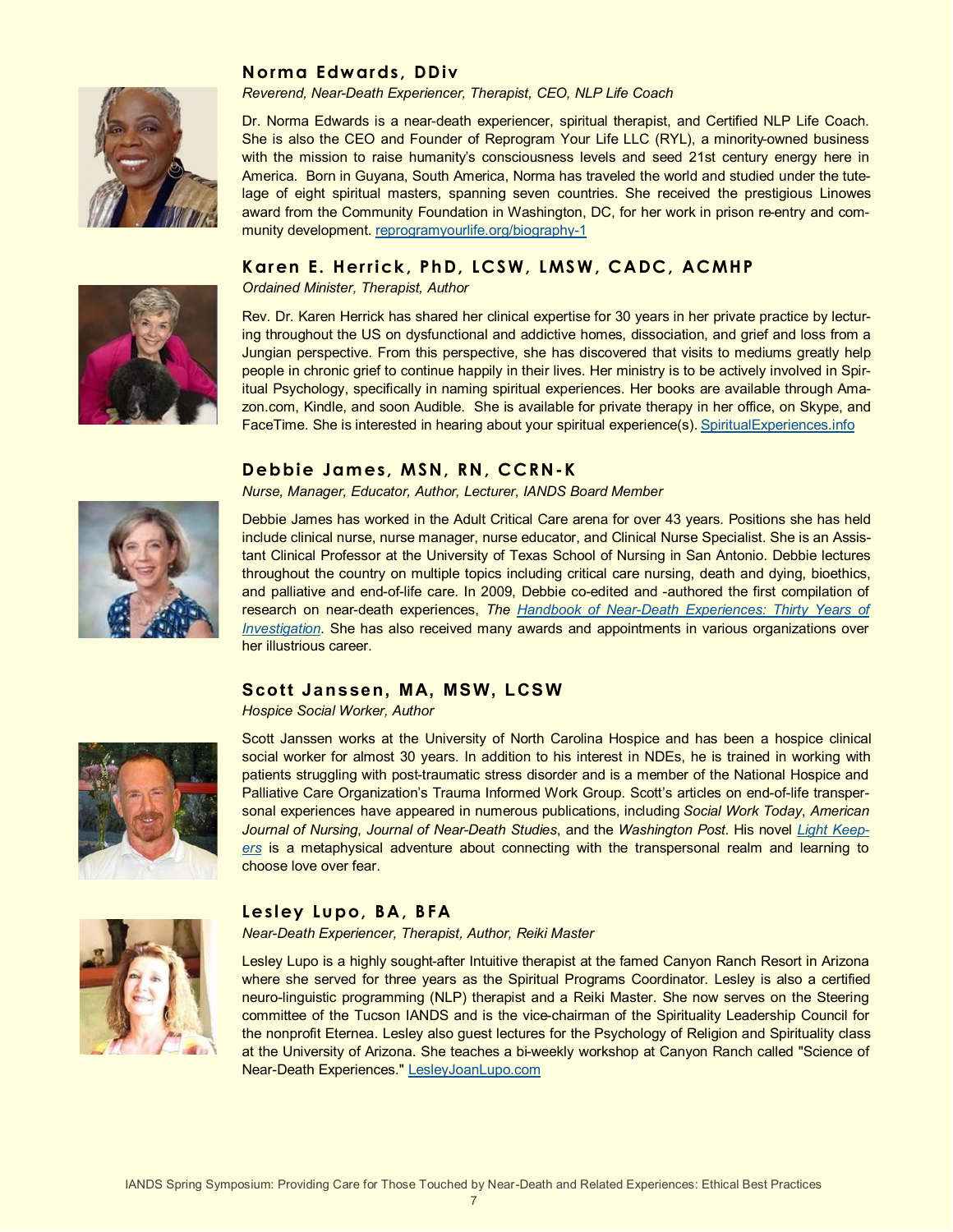# Diana (DiFranco) Marquez Lyons, MCSW, LCSW, LTSW, ACMHP

*Psychotherapist* 



Diana Marquez Lyons is a bilingual English/Spanish-speaking psychotherapist. She is certified by the American Center for the Integration of Spiritually Transformative Experiences as an ACISTE Certified Mental Health Provider (ACMHP). Diana has expertise in spiritually transformative experiences (STEs), helping individuals to validate and integrate these experiences in their lives. STEs include near-death experiences (NDEs), near-death-like experiences (NDLEs), out-of-body experiences (OBEs), visions, spiritual emergencies, awakenings, kundalini experiences, higher states of consciousness, exceptional human experiences (EHEs), pre-birth memories, past-life memories, nearing death awareness (NDAs), after-death communications (ADCs), empathic or shared neardeath experiences, peak experiences, and mystical experiences. [DianadiFranco.com](https://www.DianadiFranco.com)

# **David Maginley, MDiv, CSPC, ATTT**

*Minister, Near-Death Experiencer, 4x Cancer Survivor, Counselor, Photographer, Author* 

Rev. David Maginley is Lutheran minister; chaplain with the cancer, palliative. and intensive care programs at the QEII Health Sciences Centre in Halifax, Nova Scotia; and award-winning author of *[Beyond Surviving: Cancer and Your Spiritual Journey](https://www.amazon.com/Beyond-Surviving-Cancer-Spiritual-Journey/dp/0995881111)*. Although David has degrees in philosophy and religious studies, his real education came from surviving cancer four times. This experience resulted in a profound near-death experience and explorations in the nature of consciousness. He is featured in the documentaries *Here Right Now* and *When You Die*, and he speaks internationally on spirituality, cancer, and NDEs. [DavidMaginley.com](https://www.DavidMaginley.com)



# **E lke Macartney, BA**

*Ordained Minister*

Rev. Elke Macartney is a long-time spiritual teacher and counselor. After her husband's numerous NDEs, Elke has learned about the aftereffects of caring for a hugely changed person, as well as caring for herself. She's here to support both NDErs' and caregivers' ongoing journey in their new lives. She lives in the beautiful Pacific Northwest US. [ElkesPage.com](https://ElkesPage.com)



# **Roberta Moore, MA, MBA**

*Videographer, Writer, Speaker, IANDS Vice President*

Roberta Moore specializes in presenting spiritual topics through her videos, writing, and speaking. Her video interviews may be seen at [NDEvideo.com.](https://www.ndevideo.com/) Since the 1970s she has studied near-death experiences, and she is currently vice-president of IANDS. In partnership with IANDS, she has produced two training videos about NDEs, one for healthcare providers and another for military veter-ans; both are freely available on [YouTube.com/c/NDEvideo.](https://www.youtube.com/channel/UCSNbWlz4_h6jU6mEAi8CEOQ) She is a former professor of English at Florida Southwestern State College, where she taught for 20 years.



# **Danny Moorjani**

*Husband of Near-Death Experiencer*

Danny Moorjani is the husband of Anita Moorjani, a near-death experiencer, international speaker, and author of the New York Times bestseller *[Dying to Be Me](https://www.amazon.com/Dying-Be-Me-Journey-Healing/dp/1401937535)*. In 2006, after a four-year battle with cancer, she fell into a coma and journeyed into her NDE. Danny and Anita were married prior to Anita falling ill, and they remain married to this day. [AnitaMoorjani.com](https://www.anitamoorjani.com)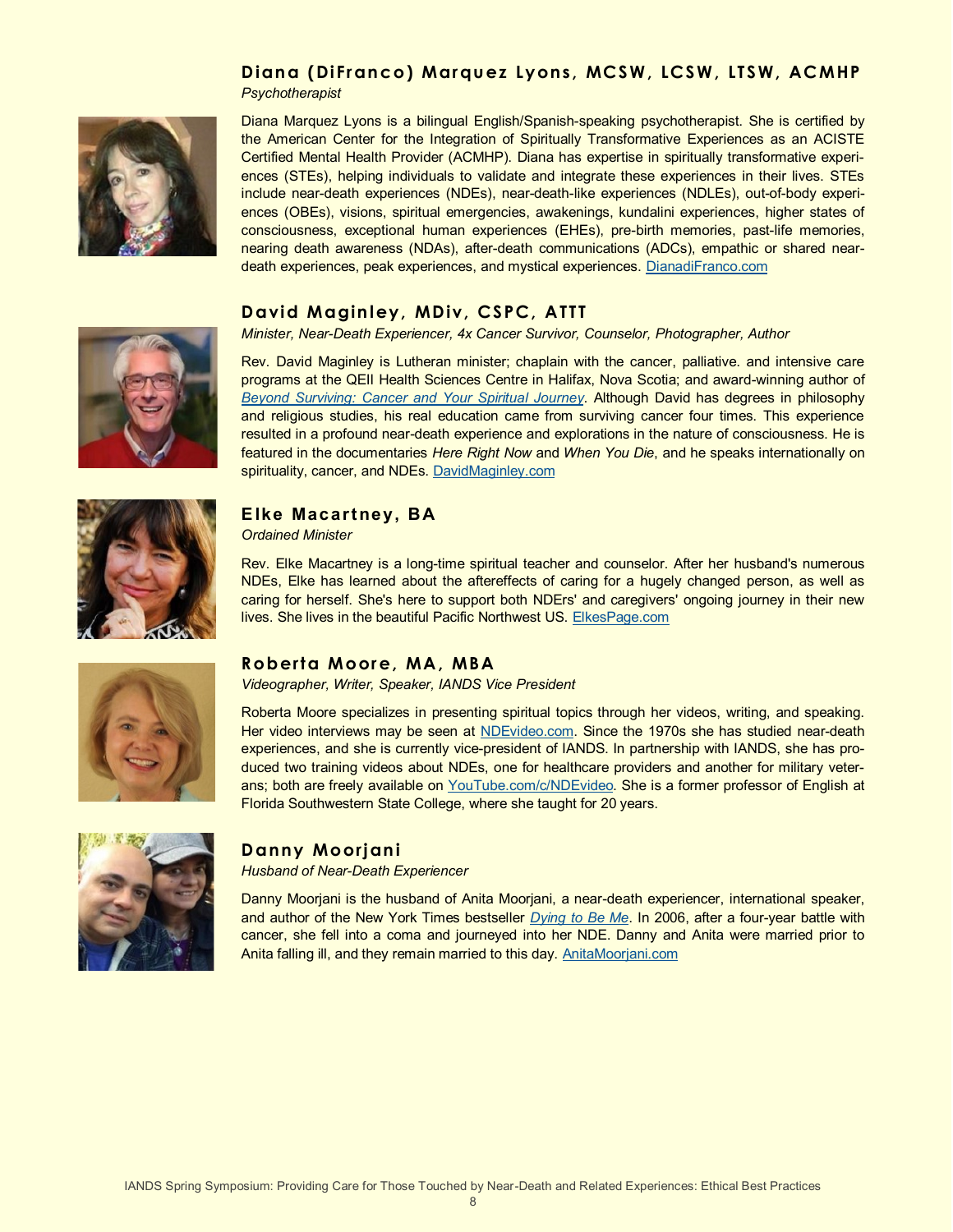# **Je ff O'Driscoll, MD**



#### *Physician, Author, Shared NDE Experiencer*

Dr. Jeff O'Driscoll practiced emergency medicine in a level-one trauma center for 25 years and served as department chair for eight years. He received his training at the University of Utah School of Medicine and completed his residency in Salt Lake City, Utah. He is board certified in internal medicine and is a fellow of the American College of Emergency Physicians. Jeff recently stepped away from practicing medicine to pursue consulting and to write. His recent books include a novel, *[Who Buried Achilles?](https://www.amazon.com/Who-Buried-Achilles-Jeff-ODriscoll/dp/0998610232)*, a series of children's books about Muck the Duck and friends, and his awardwinning memoir, *[Not Yet](https://www.amazon.com/Not-Yet-Jeff-ODriscoll-MD/dp/0998610275/ref=sr_1_2?dchild=1&keywords=Not+Yet&qid=1612347500&s=books&sr=1-2)*, focusing on his spiritual encounters in the emergency department. [JeffO](https://www.jeffodriscoll.com/)[driscoll.com](https://www.jeffodriscoll.com/)

#### **S pencer Olsen, BA**



At the age of 7, Spencer Olsen survived a horrific car crash that took the lives of his mother and year -old brother. He had no NDE, but through other means--including the NDE of his father, Jeffrey Olsen, chronicled in the books *[I Knew Their Hearts and Beyond Mile Marker 80](https://www.amazon.com/Beyond-Mile-Marker-80-Choosing/dp/1462113982)*--Spencer learned the significance of life, death, and human connection. He has worked with young people in after-school programs as well as volunteered with Big Brothers Big Sisters. He now presents with his father around the world both virtually and in-person. Spencer is pursuing a career as an electrician and enjoys playing music on the side. He is happily married to his wife, Ashley. With their two dogs, they enjoy traveling, hiking, and other forms of memory- and meaning-making.



#### **Marieta Pehlivan ova, Ph D**

*Researcher*

Dr. Marieta Pehlivanova is a researcher at the Division of Perceptual Studies at the University of Virginia. Her work at the Division focuses on near-death experiences, children reporting past-life memories, as well as other unusual experiences. Marieta holds a doctorate in experimental psychology and a bachelor's degree in statistics. Prior to her academic work, she pursued a career as a statistician in medical research.

#### **Nan cy Ryn es, BSc**

*Former Atheist, Scientist, Near-Death Experiencer, Author, Speaker, Artist*

Nancy Rynes is an inspirational speaker, artist, and author of *[Awakenings from the Light](https://www.amazon.com/Awakenings-Light-Lessons-Death-Experience/dp/1508453748) and Messages from Heaven*, both books detailing the lessons she learned from two NDEs. Nancy is also a leading voice for bringing eternal, spiritual wisdom into our lives on Earth, developing our heartcentered intuition, and living a life of inspired creativity. Known for her fun, lighthearted, girl-next-door demeanor, she loves teaching others how to live a more purposeful, joyful, creative, and spirituallyinspired life. Her new book, Walking in the Light, helps readers more easily incorporate the wisdom from NDEs into their daily lives. [NancyRynes.com](http://nancyrynes.com)

# **Lilia Samoilo, BS**

*Mental Health and Spiritual Counselor, Minister*



Lilia Samoilo is a Veteran NDE Project associate, NDE Advocate and Educator, and the Associate Producer of IANDS NDE Radio. Neologist of the Medical and Spiritual Gap of Care for NDErs, Lilia was a major contributor and commentary author for the Narrative Inquiry in Bioethics NDE Symposium published in MUSE by Johns Hopkins University Press titled, Closing the Medical Gap of Care for Patients Who Have Had a Near-Death Experience. Since 2013, she has been raising awareness about IANDS and NDEs worldwide to healthcare professionals and clergy regarding spe- cific ways to close the "Gap of Care." Lilia has had three NDEs and has had a lifetime of STEs and shared NDEs. NDE-[GOC@outlook.com](mailto:NDE-GOC@outlook.com)